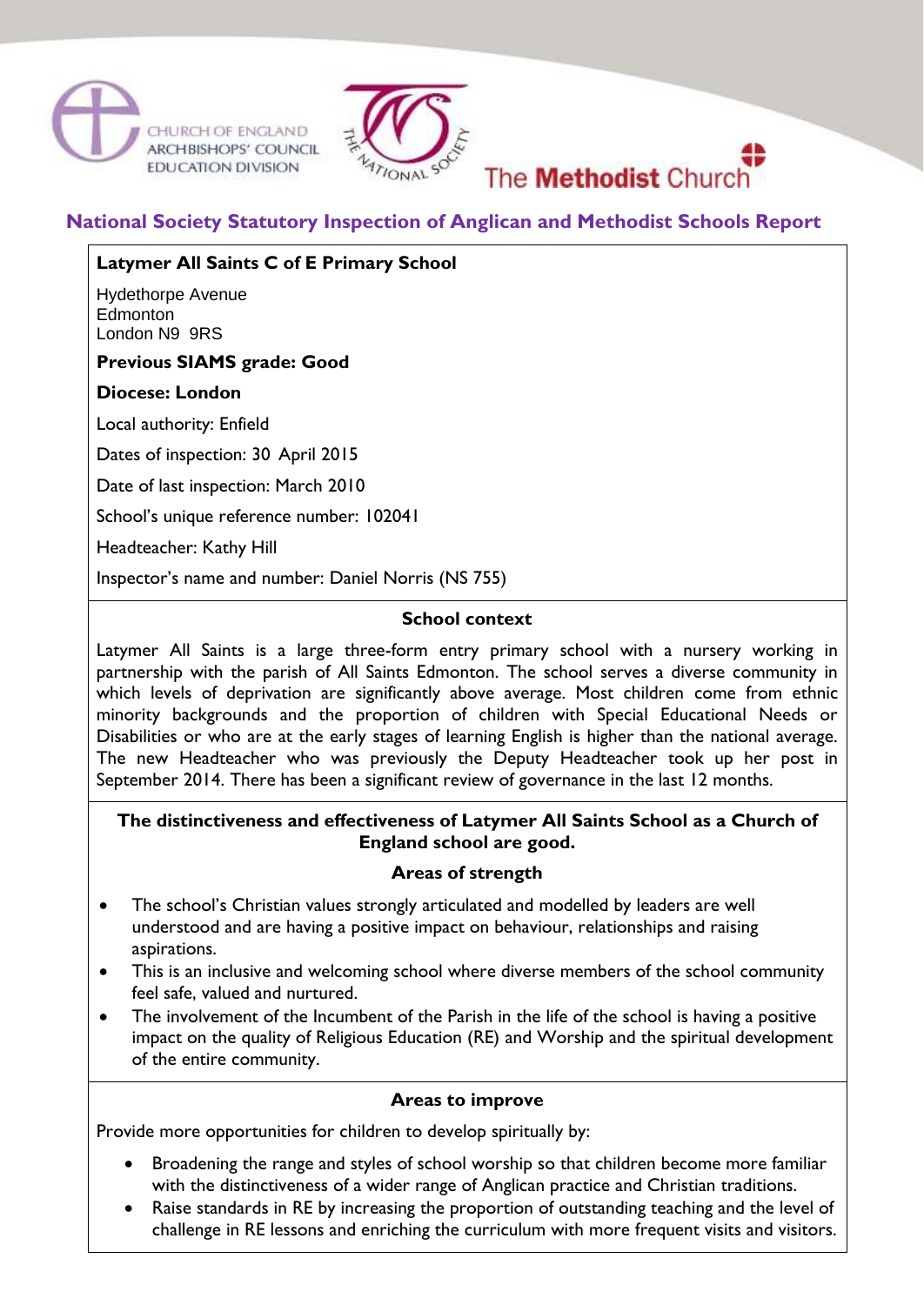## **The school, through its distinctive Christian character, is good at meeting the needs of all learners.**

The school's Christian values of love, aspiration and service have been placed at the heart of the school's ethos. They form the basis of the school's programme of collective worship and children are nominated and celebrated for demonstrating these values in action. Children can readily articulate, with reference to the scriptures, how Jesus taught his disciples to be more loving, to serve one another and how he expected them to use their gifts and have high aspirations for themselves. This belief energises and challenges the school community to seek to be the very best it can be. The school community is diverse and vibrant and this ensures that children are aware that Christianity is a multicultural world faith and enables them to develop friendships with people of different faiths and cultures. Children want to come to school, have excellent attendance and are unanimously positive and proud of their school. The school provides a welcoming and inclusive environment and members of staff and children of other faiths feel safe, affirmed and valued. As a result behaviour is good and incidences of bullying are rare. The school welcomes parents and offers daily hospitality to those who wish to come in for refreshments in the morning. Each individual is valued and cared for and this is expressed in the effort that is taken to nurture and support staff and to ensure all children are included in learning. From often significantly lower starting points than other schools nationally, children achieve well and Year 6 children feel well prepared for the challenges of secondary school. Good quality experiences in RE and worship and well planned opportunities for the development of spiritual, moral, social and cultural development ensure that children develop a good moral compass and spiritual disciplines for life*.* 

# **The impact of collective worship on the school community is good.**

All children and staff participate in worship daily and describe its importance to the life of the school. They feel it brings the school community together and is a focus for reflection and a good opportunity to develop an understanding of the school's Christian values. One member of staff commented, 'these children really worship and staff worship with them'. As a result of a theme of worship relating to the school value of service, children described how they and their parents are now regularly collecting items of food to support their local Food Bank. Worship is planned well in collaboration with the incumbent of the parish and is linked to the seasons of the church year and the school's Christian values. Careful planning ensures that there is a biblical basis for each act of worship and that children gain an understanding of God and his relationship to his people in the Old Testament and the person of Jesus Christ in the gospels and the development of the Early Church in the New Testament. Children enjoy the opportunities they have to worship in Church and are pleased that these opportunities have now increased. Older children talk movingly of the opportunity they now have to receive communion or blessing as part of their worship and how this brings them closer to God. More recently, there have been effective opportunities for children to learn about aspects of Anglican liturgy and practice and this has increased the variety of worship available. There are regular opportunities for children to pray both formally and informally during the school day and as a result children have a good understanding of the purpose and practice of prayer. Groups of parents and staff meet to pray for the school and the local community. Children are active and lively participants in worship and regularly have the opportunity to plan and lead acts of worship, which parents and governors attend. The school has rightly recognised the need to enhance children's spirituality through incorporating a wider range and variety of styles from different traditions and cultures.

### **The effectiveness of the religious education is good.**

Children enjoy RE lessons and make good progress from their starting points that are generally below those expected in most schools nationally. Children make good progress because leaders have high expectations. They have ensured that teachers have clear